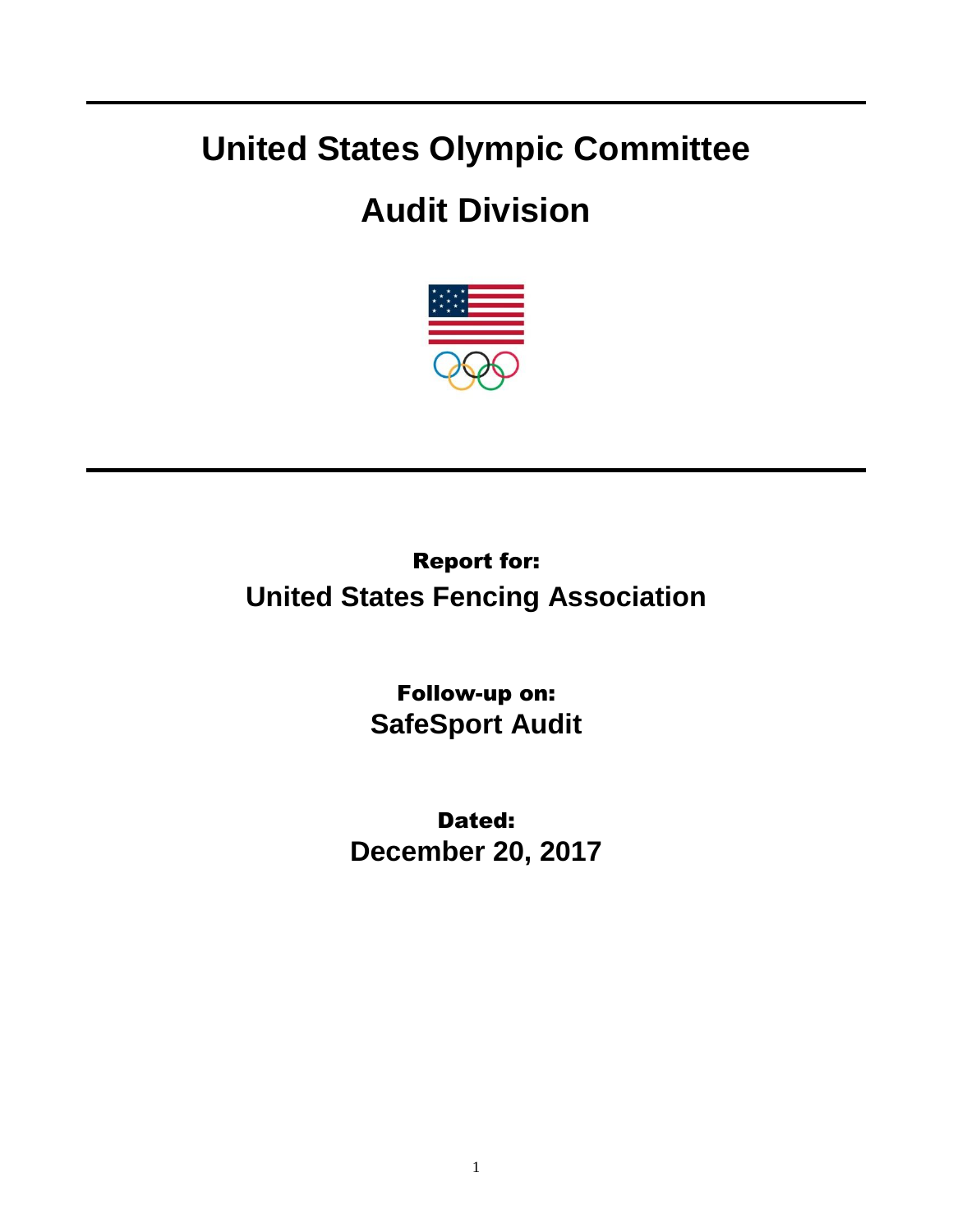UNITED STATES OLYMPIC COMMITTEE 1 Olympic Plaza Colorado Springs, CO 80909



December 20, 2017

Kris Ekeren Executive Director United States Fencing Association

Dear Kris,

During the second and third quarter of 2017, Baker Tilly Virchow Krause (Baker Tilly) performed a SafeSport audit of the United States Fencing Association (USA Fencing). The purpose of this follow-up review is to report on the status of recommendations from the SafeSport audit of USA Fencing dated October 2017. Our methodology was limited to communication with USA Fencing and a review of various policies provided by the organization. The Audit Division did not perform additional audit work to verify action was taken. However, SafeSport will be tested during the routine audit process going forward.

The review found that both recommendations were implemented and are considered closed. USA Fencing was prompt to implement the two recommendations in the SafeSport audit.

We thank you and your staff for assisting in this follow-up review.

Sincerely,

pt Julle

Bridget Toelle, CPA, CIA Ellen Senf Senior Director, Audit Staff Auditor

Ellen A Sent

cc: Scott Blackmun Donald Anthony Jr. Rick Adams Suzie Riewald Gary Johansen Chris McCleary